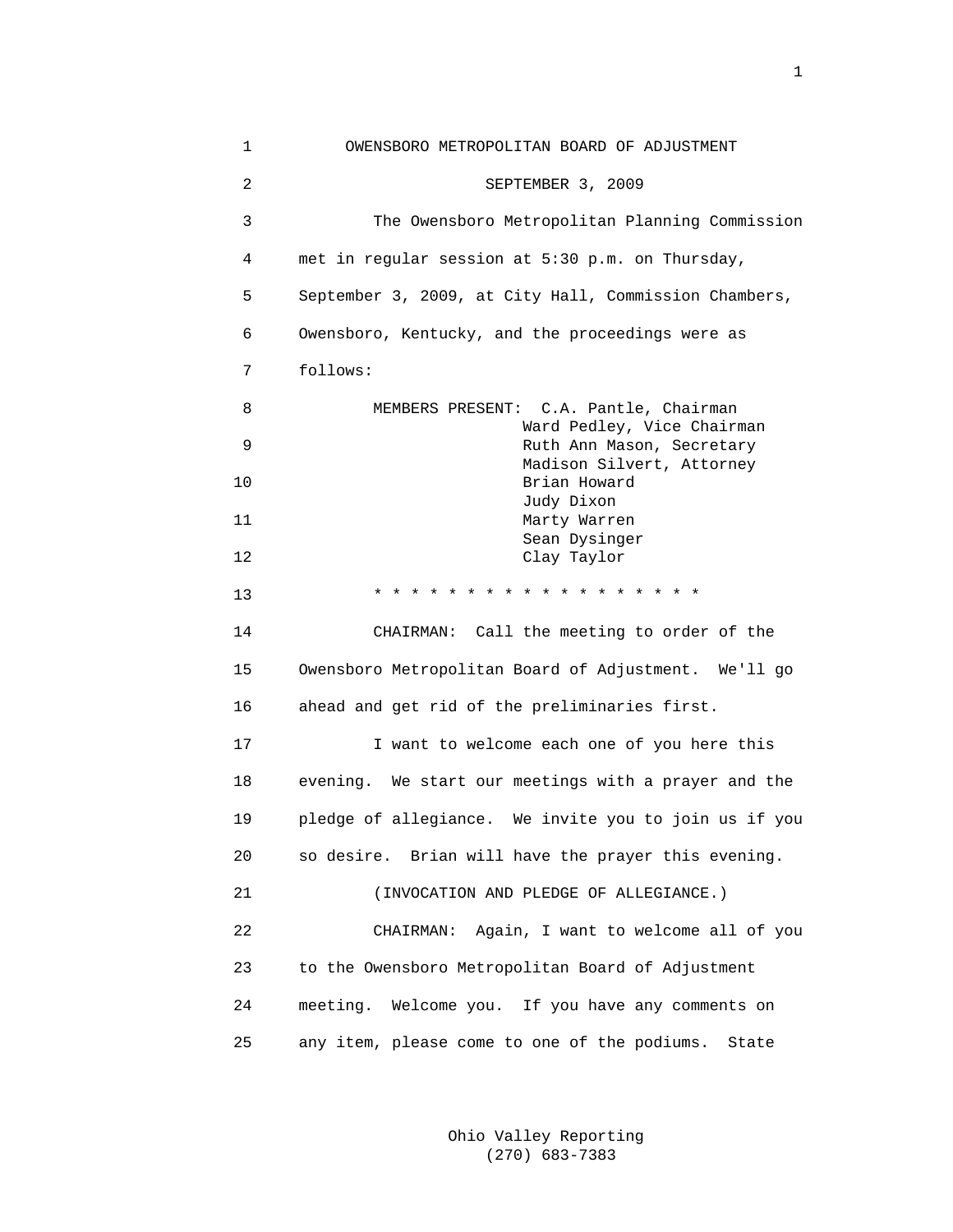| 1  | your name so we can have you sworn in and we'll have                                                                                      |
|----|-------------------------------------------------------------------------------------------------------------------------------------------|
| 2  | it of record.                                                                                                                             |
| 3  | With that the minutes are on record in the                                                                                                |
| 4  | office. I don't think there's any problems anywhere.                                                                                      |
| 5  | Does anybody have anything to add?                                                                                                        |
| 6  | (NO RESPONSE)                                                                                                                             |
| 7  | CHAIRMAN: Obtain a motion.                                                                                                                |
| 8  | MS. DIXON: Move to approve.                                                                                                               |
| 9  | MR. DYSINGER: Second.                                                                                                                     |
| 10 | CHAIRMAN: A motion has been made and a second                                                                                             |
| 11 | that the minutes be approved as posted in the office.                                                                                     |
| 12 | All in favor raise your right hand.                                                                                                       |
| 13 | (ALL BOARD MEMBERS PRESENT RESPONDED AYE.)                                                                                                |
| 14 | CHAIRMAN: Motion carries.                                                                                                                 |
| 15 | Next item, please, sir.                                                                                                                   |
| 16 |                                                                                                                                           |
| 17 | CONDITIONAL USE PERMIT                                                                                                                    |
| 18 | ITEM 2                                                                                                                                    |
| 19 | 8951 Aubrey Road, zoned R-1A                                                                                                              |
| 20 | Consider a request for a Conditional Use Permit in<br>order to install a 16 foot by 80 foot Class 2<br>manufactured home in an R-1A zone. |
| 21 | Reference: Zoning Ordinance, Article 8,                                                                                                   |
| 22 | Section 8.2A10B<br>Applicant: Ricky T. & Margie S. Duncan                                                                                 |
| 23 | MR. SILVERT: State your name, please.                                                                                                     |
| 24 | MS. EVANS: Melissa Evans.                                                                                                                 |
| 25 | (MELISSA EVANS SWORN BY ATTORNEY.)                                                                                                        |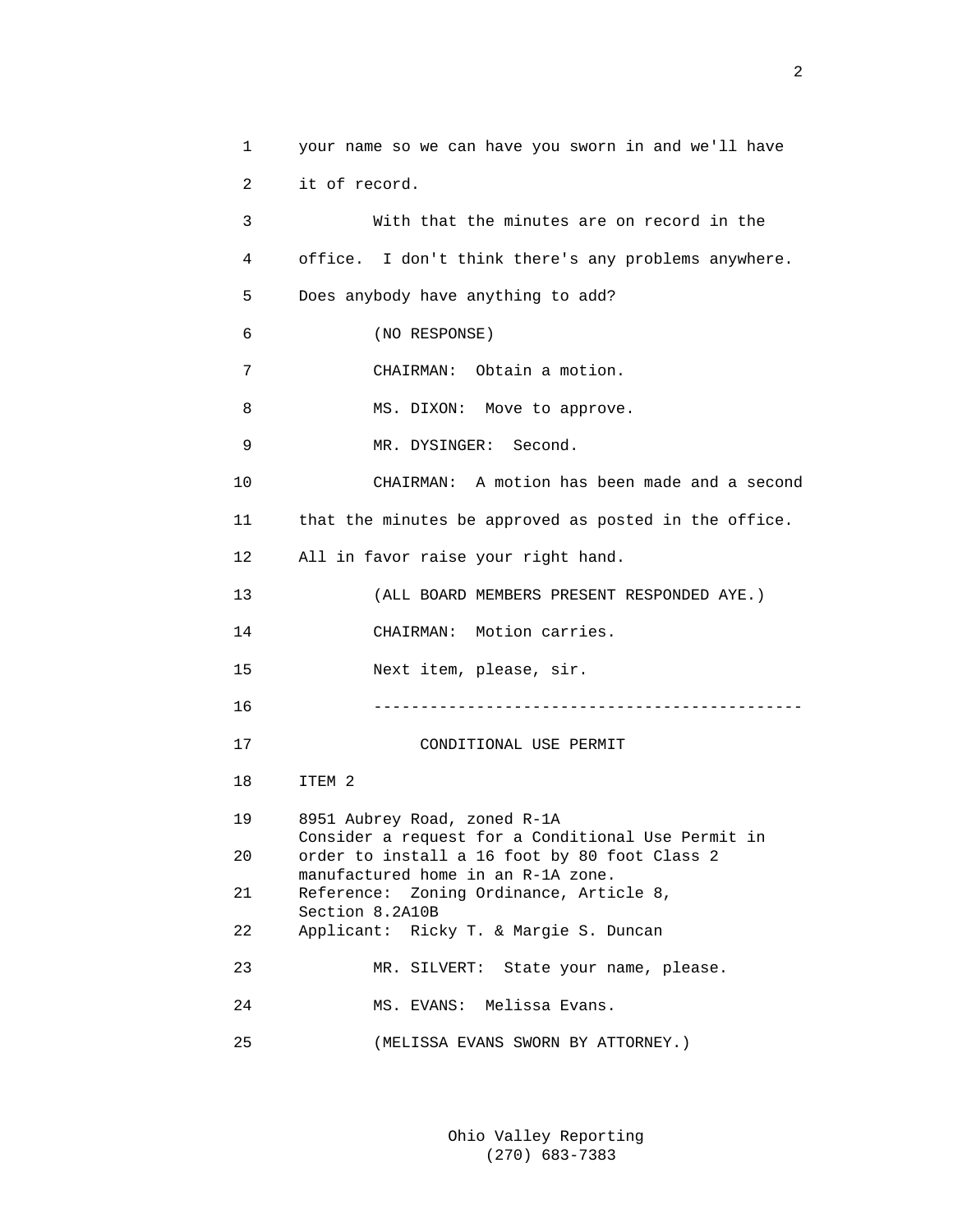1 ZONING HISTORY

 2 The subject property is currently zoned R-1A 3 Single-Family Residential. OMPC records indicate 4 there have been no Zoning Map Amendments for the 5 subject property. 6 There was a Minor Subdivision Plat approved 7 for the subject property in August 2009. 8 Two other Conditional Use Permit applications 9 have been approved for the placement of manufactured 10 homes at 9011 Aubrey Road, approved in 1987, and 9021 11 Aubrey Road, approved in 1995. 12 The applicant is asking for a waiver of the 13 sidewalk requirement, the paved driveway requirement, 14 and the paved parking requirement. The applicants 15 states the subject property is in a rural area on a 16 county road. Also none of the surrounding properties 17 have sidewalks, paved driveways, or paved parking 18 areas. 19 Upon inspection of the area, we found there to 20 be no sidewalks; however, there are several properties 21 that have paved or concrete driveways and parking 22 areas. 23 LAND USES IN SURROUNDING AREA 24 The property to the north is zoned A-R and is

25 farm land. The properties to the east and west are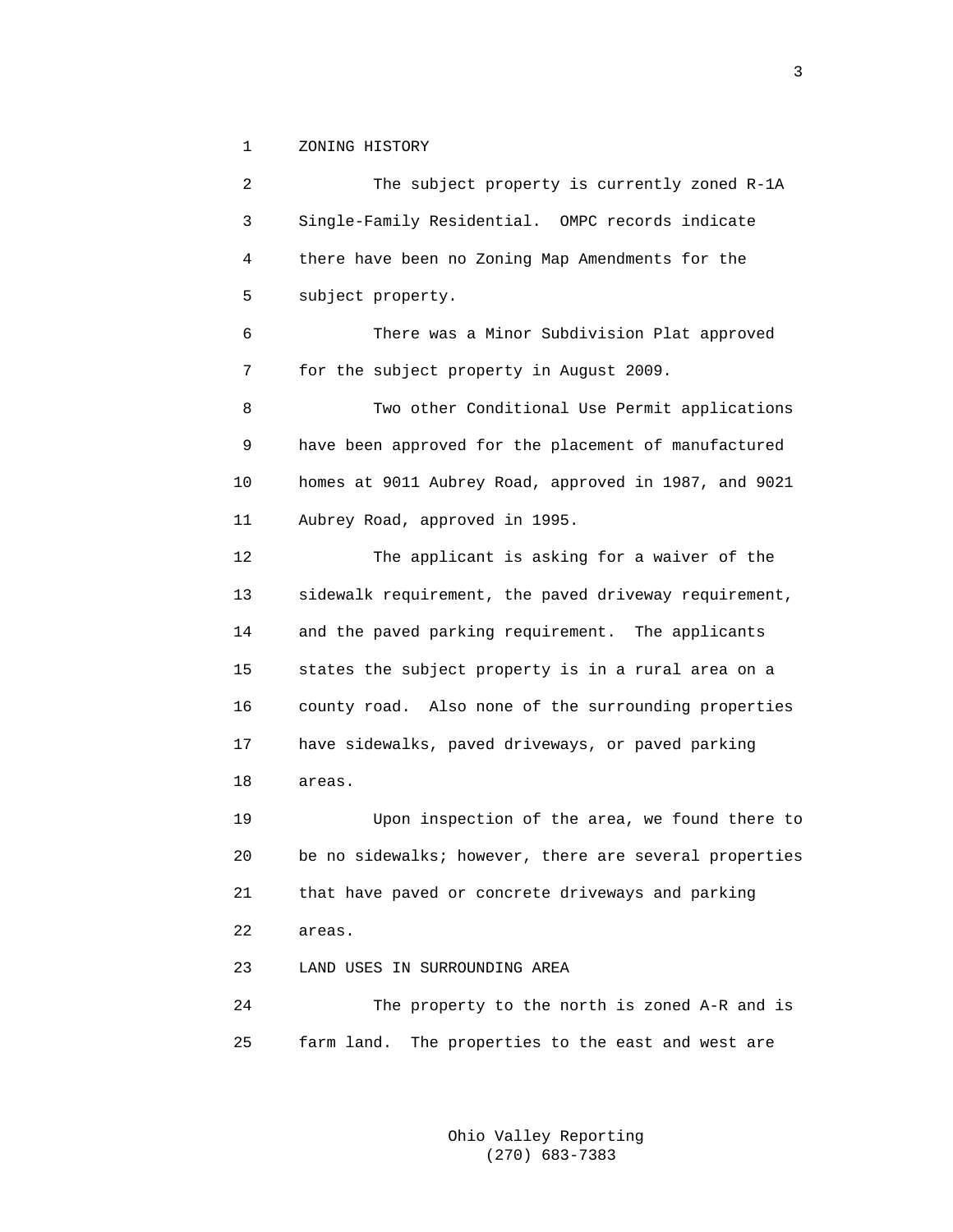1 zoned R-1A and A-R and are single-family residences 2 and farm land. The property to the south is zoned 3 R-1B and is a single-family residence. 4 ZONING ORDINANCE REQUIREMENTS 5 The class-2 manufactured home site standards 6 based on the requirements of the Zoning Ordinance are 7 as follow: 8 1. A concrete or asphalt parking pad to 9 accommodate two 9'x18' spaces is required. 10 2. A minimum 10'x10' deck or patio is 11 required. 12 3. A concrete sidewalk is required, but may 13 be waived along rural roads (w/o curbs). 14 4. The driveway apron shall not exceed 40 15 percent of the lot width. 16 5. The property is required to have at least 17 three trees. 18 6. The manufactured home shall be permanently 19 installed on a permanent foundation. A poured 20 concrete or masonry block skirting wall shall be 21 constructed beneath and along the entire perimeter of 22 the manufactured home. 23 7. All wheel, trailer-tongue and hitch 24 assemblies shall be removed upon installation. 25 8. The manufactured home shall be permanently

> Ohio Valley Reporting (270) 683-7383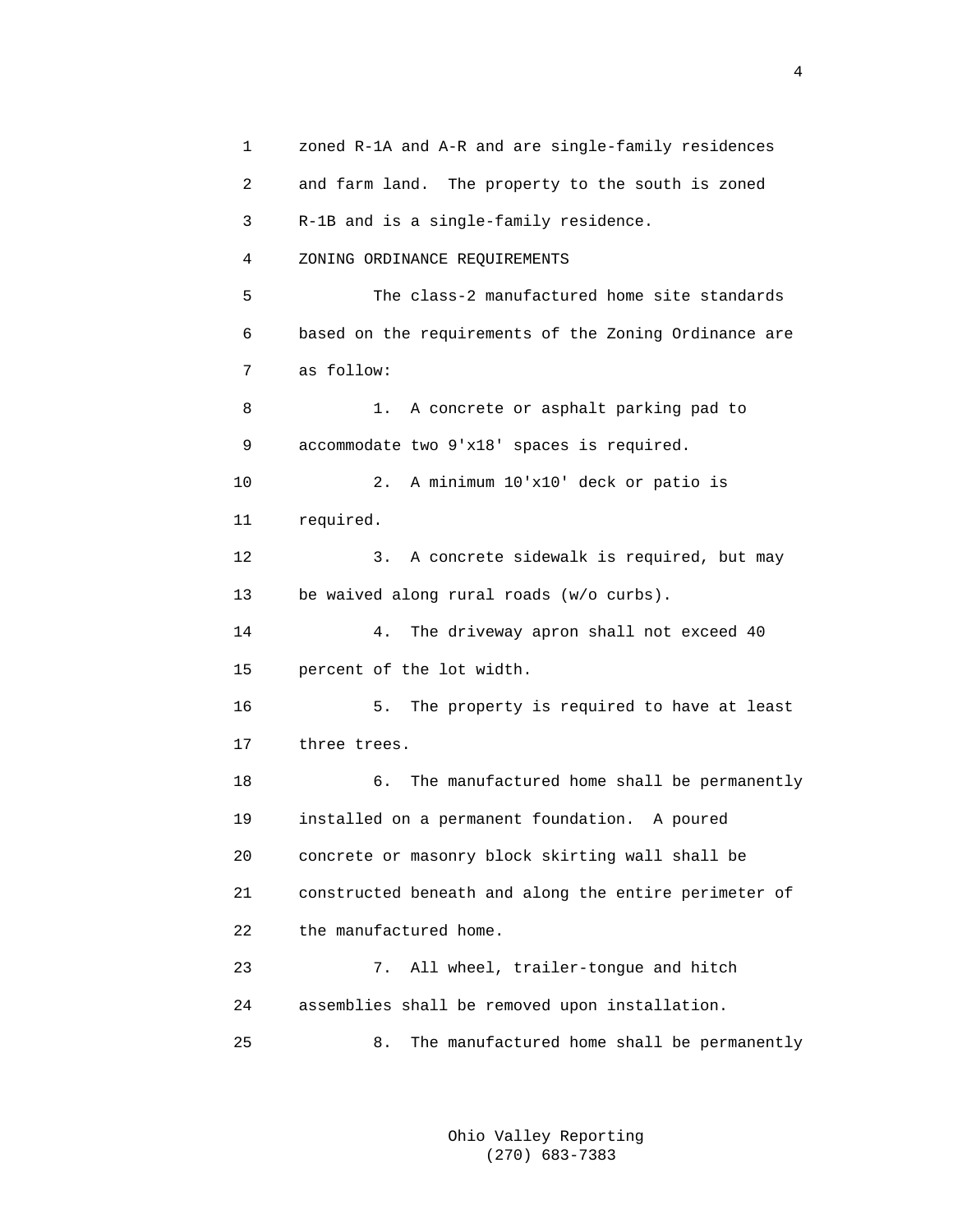```
 1 connected to an approved water and sewer system when 
 2 available. 
 3 MS. EVANS: We would like to enter the Staff 
 4 Report into the record as Exhibit A. 
 5 CHAIRMAN: Has there been any comments filed 
 6 in the office for or against? 
7 MR. HOWARD: No, there have not.
 8 CHAIRMAN: Is anyone wishing to speak in 
 9 opposition of this item? 
 10 (NO RESPONSE) 
 11 CHAIRMAN: Does the applicant have anything 
 12 you would like to add at this time, please? 
 13 APPLICANT REP: No, I don't. 
 14 CHAIRMAN: Any board members have any 
 15 questions or comments for the applicant? 
 16 (NO RESPONSE) 
 17 CHAIRMAN: Staff have anything else to add? 
18 MR. HOWARD: No, sir.
 19 CHAIRMAN: Hearing none entertain a motion to 
 20 dispose of the item. 
 21 MR. TAYLOR: Mr. Chairman, move to approve the 
 22 Conditional Use Permit based on findings there are 
 23 previous conditional use permits in the area. They 
 24 will be meet all zoning ordinance requirements except 
 25 for the paved driveway requirement, paved parking and
```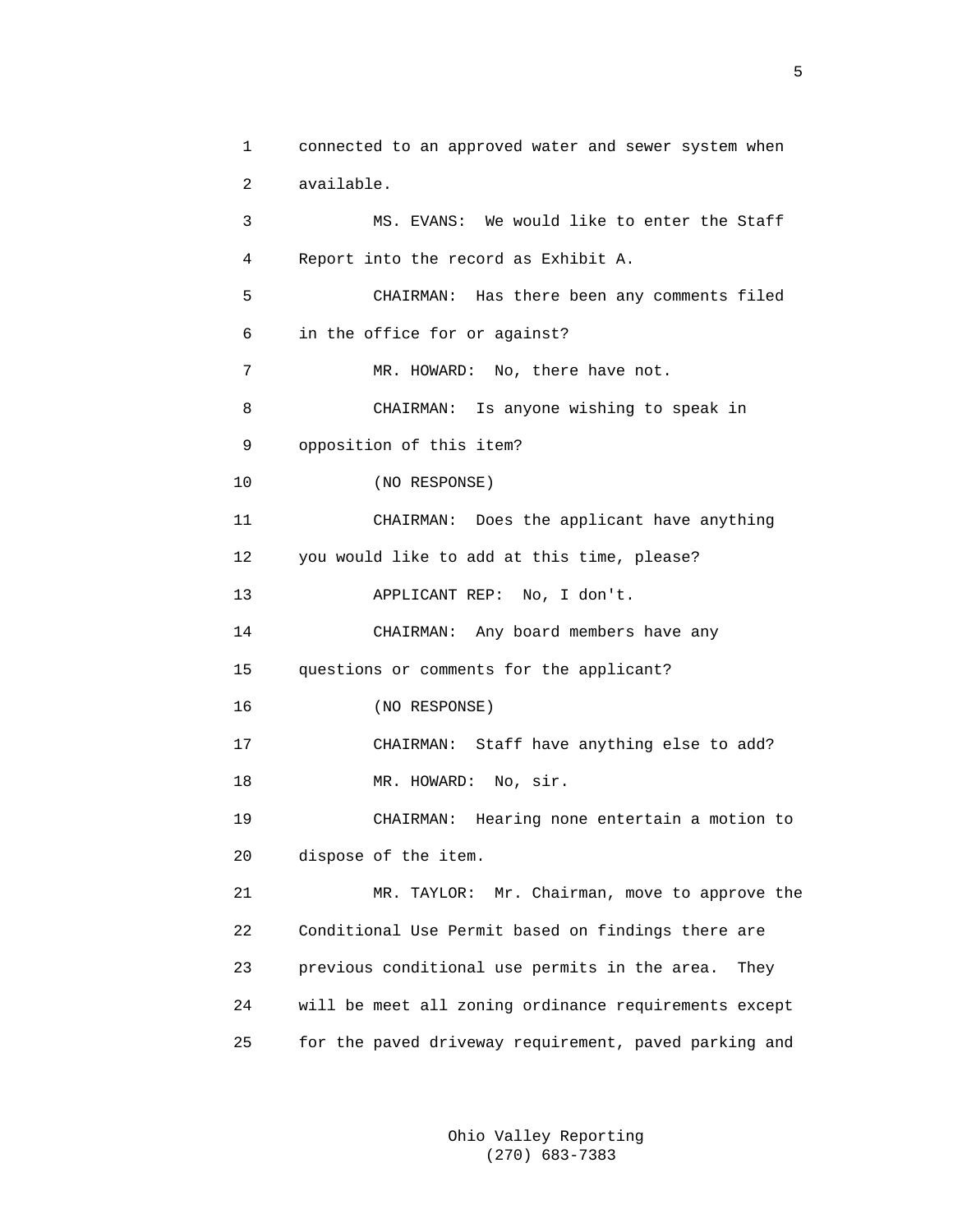1 paved sidewalk. There are a few in the area that do 2 have the paved parking, but predominately it is 3 unpaved. So I move to approve based upon all the 4 zoning ordinance requirements minus those. 5 CHAIRMAN: Is there a second? 6 MR. DYSINGER: Second, Mr. Chairman. 7 CHAIRMAN: A motion has been made and a 8 second. Any other comments or questions from the 9 board? 10 (NO RESPONSE) 11 CHAIRMAN: Staff have anything else to add? 12 MR. HOWARD: No. 13 CHAIRMAN: The applicant understand all the 14 requirements? 15 APPLICANT REP: Yes, we do. 16 CHAIRMAN: All in favor raise your right hand. 17 (ALL BOARD MEMBERS PRESENT RESPONDED AYE.) 18 CHAIRMAN: Motion carries. 19 Next item, please. 20 ITEM 3 21 512 West Seventh Street, zoned R-4DT Consider a request for a Conditional Use Permit in 22 order to construct a 10.5 foot by 16 foot addition to be used as a storage room at an existing birthright 23 center. Reference: Zoning Ordinance, Article 8, 24 Section 8.2A7, 8.2B10 Applicant: Roman Catholic Diocese of Owensboro, 25 Kentucky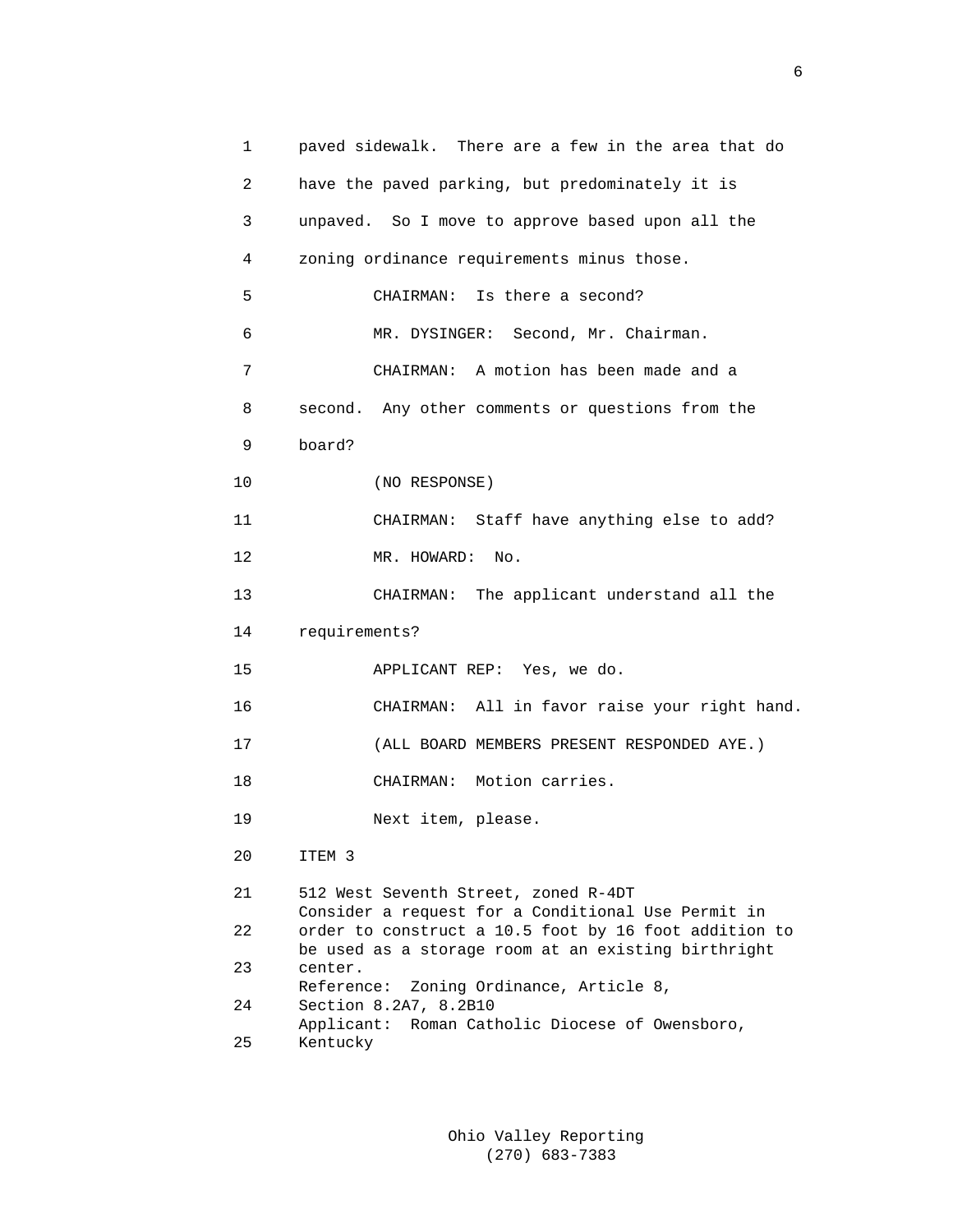1 ZONING HISTORY

 2 The subject property is currently zoned R-4DT 3 Inner City Residential. OMPC records indicate there 4 have been no zoning map amendments for the subject 5 property. 6 There was a Conditional Use Permit to operate 7 a birthright center approved at the December 2007 OMBA 8 meeting with the following conditions: 9 1. The sign that will go along with the 10 property will be attached to the building as opposed 11 to in the yard; 12 2. There will be no major structural 13 alterations to the exterior of the building, other 14 than the upkeep; 15 3. No fences shall be installed; and, 16 4. Screening with shrubs will be required. 17 There was a Final Development plan approved in 18 December 2007. However, the parking area being used 19 does not match what was approved on the development 20 plan. The access is only 20 feet wide instead of the 21 27 foot width shown on the development plan. The 22 access is required by the zoning ordinance to be at 23 least 24 feet wide. The parking spaces on the south 24 side of the parking area are between 7 feet 6 inches 25 and 8 feet wide instead of the 9 foot width required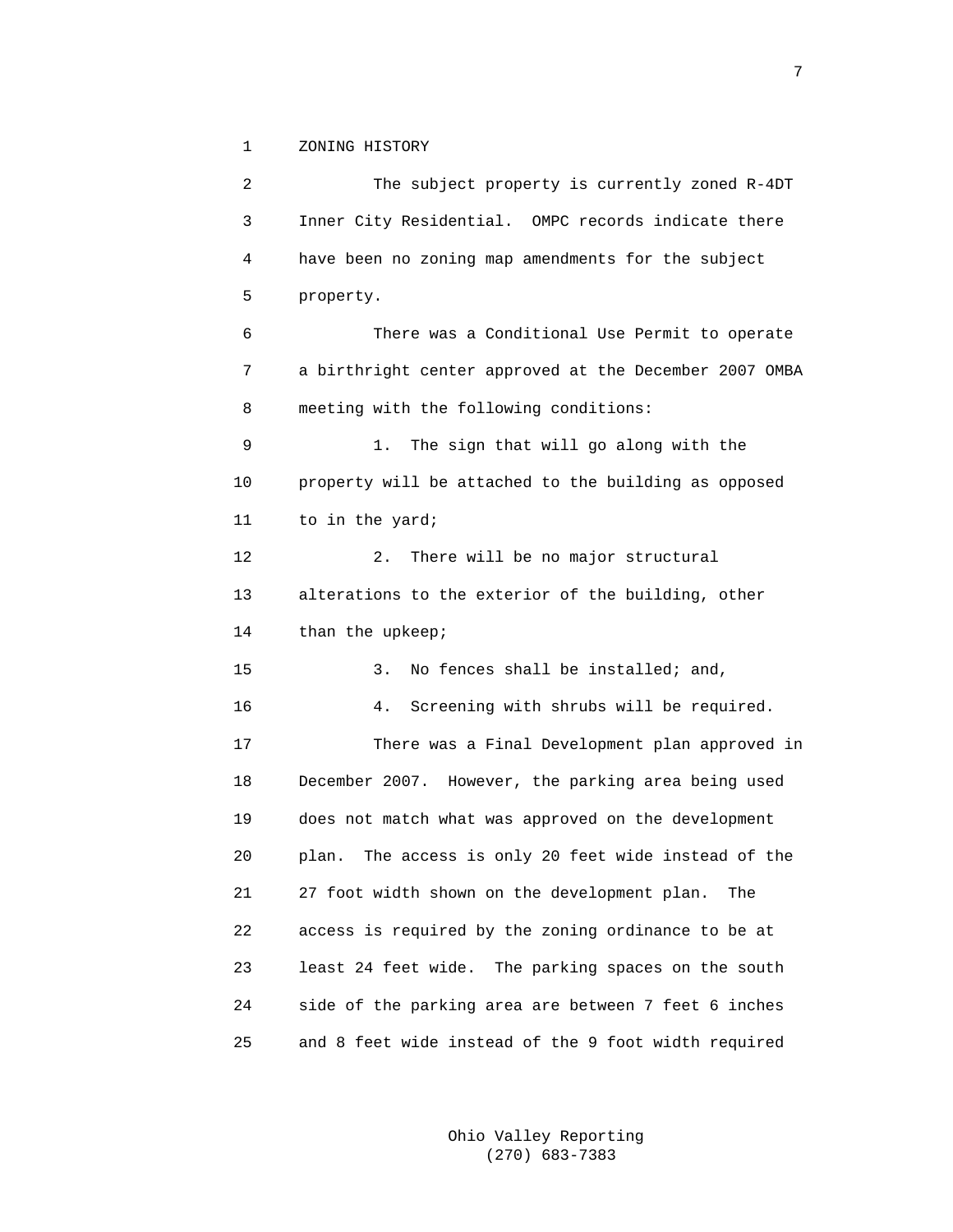1 by the zoning ordinance and shown on the development 2 plan.

 3 Additionally, the aisle width is only 19 feet 4 wide instead of the 24 foot width shown on the 5 development plan and required by the zoning ordinance. 6 This Conditional Use Permit request is to 7 build a 10.5 foot by 16 foot attached addition to the 8 existing building to be used as storage. All other 9 operations of the birthright center are to remain the 10 same as approved in December 2007. 11 LAND USES IN SURROUNDING AREA 12 All adjoining properties are zoned R-4DT 13 Inner-City Residential and are either used for church 14 related activities or as residences. 15 ZONING ORDINANCE REQUIREMENTS 16 The following criteria apply to a conditional 17 use permit for residential transitional housing; 18 1. Any person residing in the referenced 19 housing situation shall be subject to all state, 20 federal or local jurisdiction laws. 21 2. The facility shall be located within 1/2 22 mile of public transit. 23 3. The facility shall not be located within 24 an identified historic district recognized by the 25 legislative body.

> Ohio Valley Reporting (270) 683-7383

experience of the state of the state of the state of the state of the state of the state of the state of the s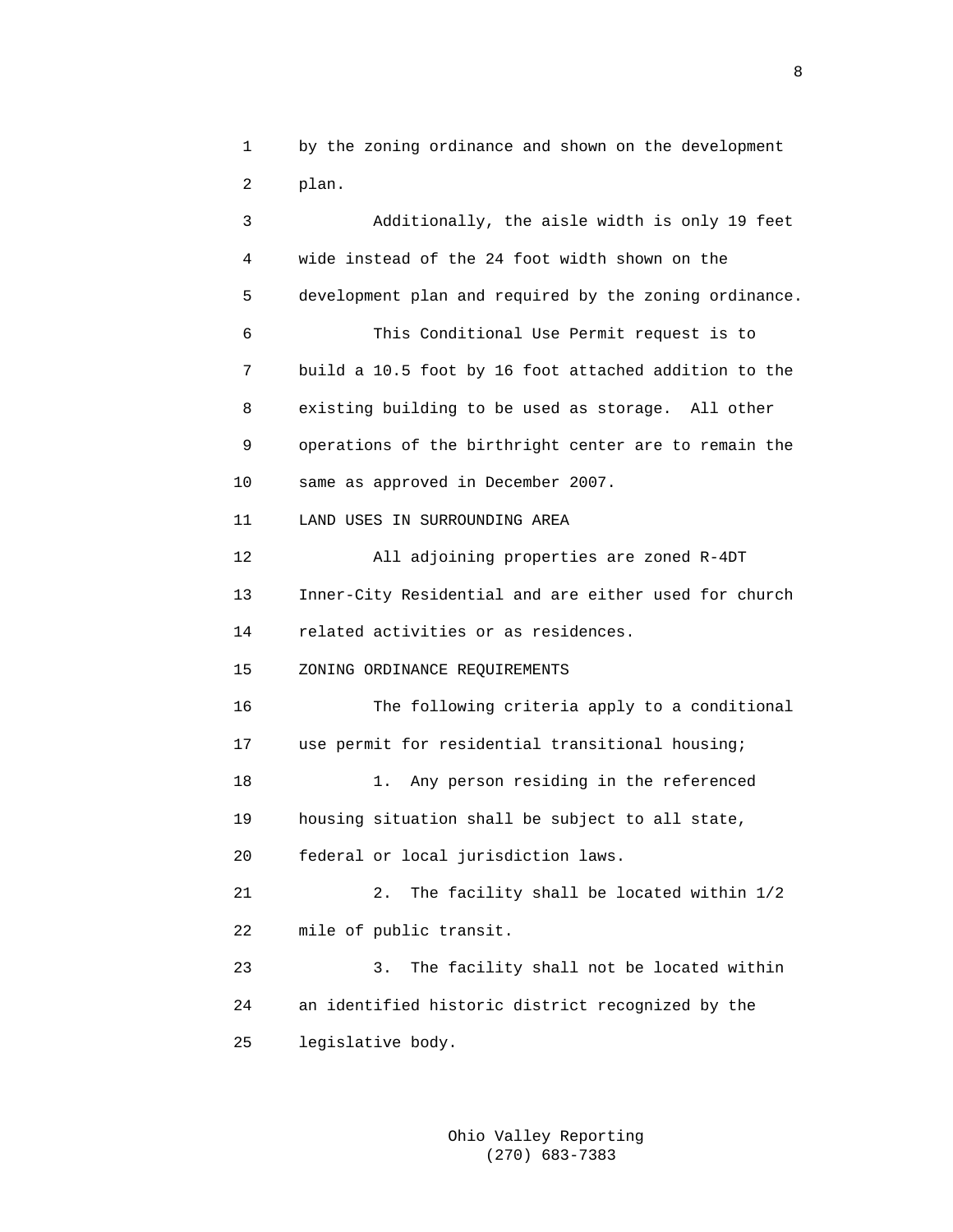1 4. The facility shall employ an on-site 2 administrator, who is directly responsible for the 3 supervision of the residents and the implementation of 4 house rules.

 5 5. The applicant shall provide the Board of 6 Adjustment, the zoning administrator, the public and 7 the residents a phone number and address of the 8 responsible person or agency managing the facility. 9 6. A fire exit plan shall be submitted with 10 the conditional use application showing the layout of 11 the premises, escape routes, location, operation of 12 each means of egress, location of portable fire 13 extinguishers, and location of the electric main. The 14 fire exit plan shall be prominently displayed within a

15 common area within the facility.

 16 7. Hallways, stairs and other means of egress 17 shall be kept clear of obstructions.

18 8. The facility shall comply with all 19 applicable building and electrical codes.

 20 9. A list of house rules shall be submitted 21 to the Board of Adjustment with the application for a 22 Conditional Use Permit and shall be prominently 23 displayed in a common area within the facility. The 24 rules should be adequate to address the following: 25 Noise control, disorderly behavior, property garbage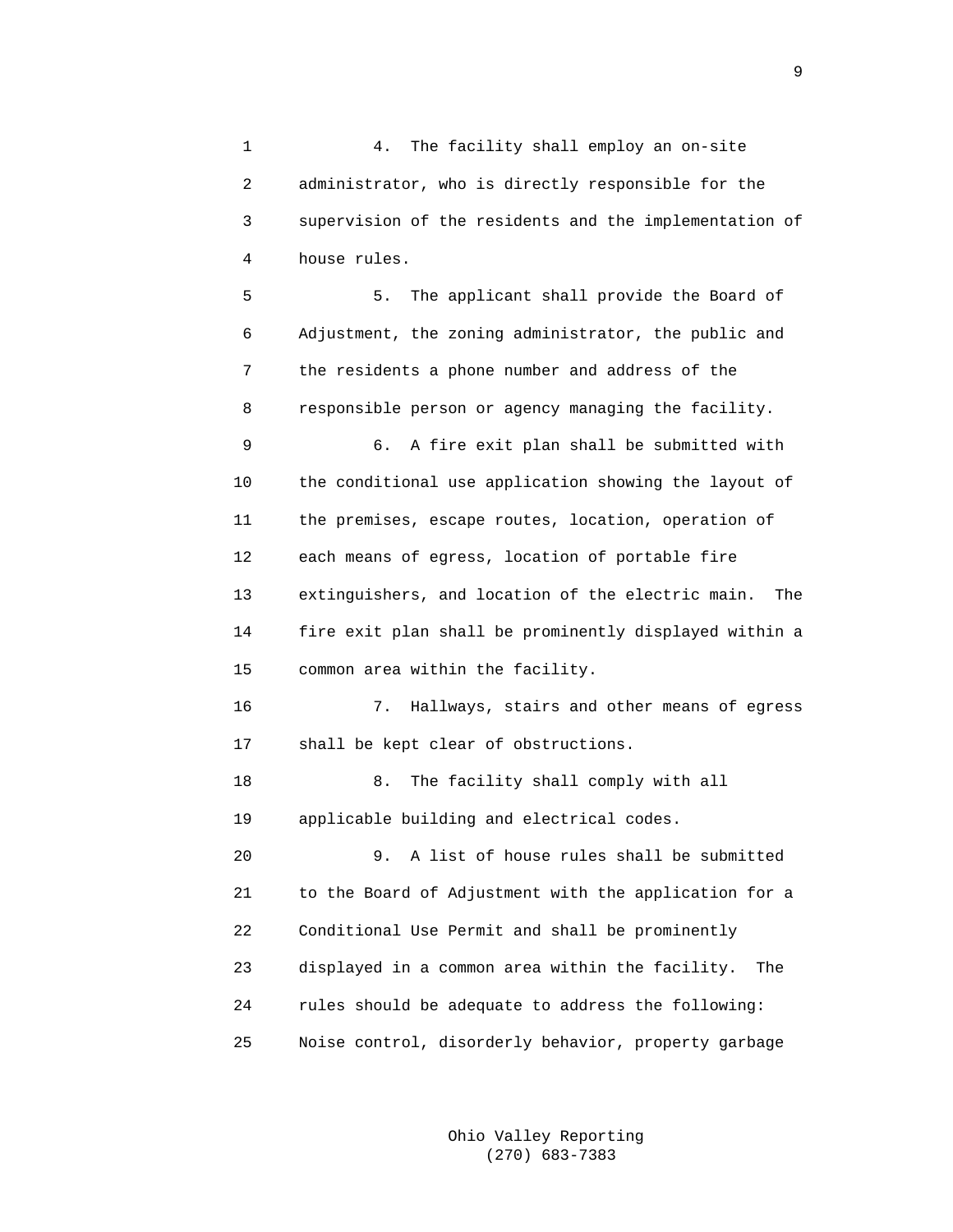1 disposal, and cleanliness of sleeping areas and common 2 areas.

 3 10. The Owensboro Metropolitan Board of 4 Adjustment may impose additional conditions as may be 5 necessary for the property integration of the use into 6 the planning area.

 7 The applicant has submitted commitments with 8 the Conditional Use Permit application pertaining to 9 the referenced zoning ordinance requirements. The 10 commitments fully address all of the requirements. 11 SPECIAL CONDITIONS

 12 1. Approval of an Amended Final Development 13 Plan.

 14 2. The sign that will go along with the 15 property will be attached to the building as opposed 16 to in the yard.

 17 3. There will be no major structural 18 alterations to the exterior of the building, other 19 than the upkeep.

20 4. No fences shall be installed.

 21 5. Screening with shrubs will be required. 22 MS. EVANS: We would like to enter the Staff 23 Report into the record as Exhibit B.

24 CHAIRMAN: Thank you.

25 Is there any comments filed in the office?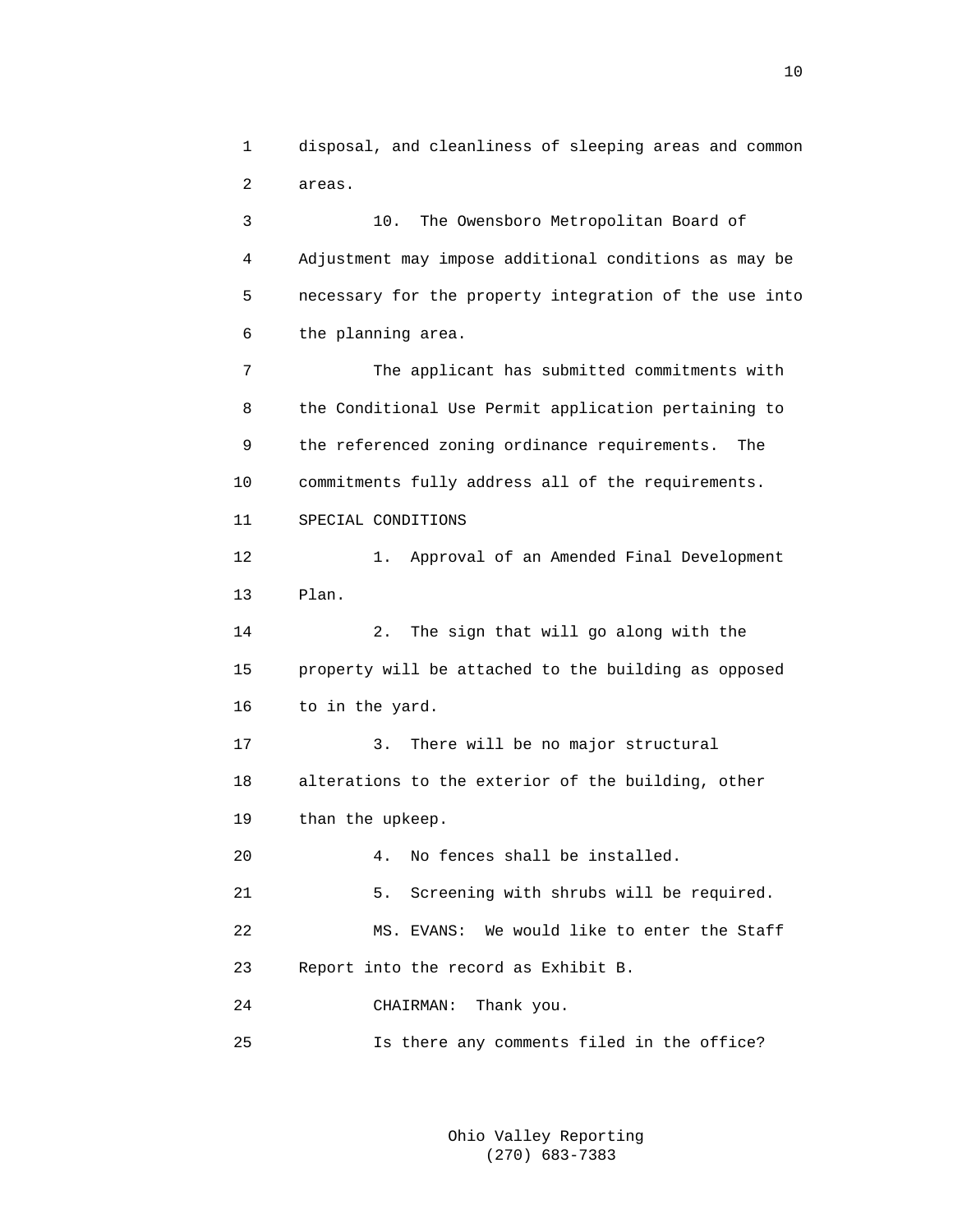1 MR. HOWARD: No, sir. 2 CHAIRMAN: Is there anyone wishing to speak in 3 opposition on this item? 4 (NO RESPONSE) 5 CHAIRMAN: Does the applicant have anything 6 you would like to add at this time? 7 MR. KAMUF: Yes, Mr. Chairman. 8 MR. SILVERT: State your name for the record. 9 MR. KAMUF: Charlie Kamuf. 10 MR. SILVERT: Recognize the oath you took as 11 an attorney. 12 MR. KAMUF: I might point out there's no 13 objection from any of the neighbors. We've talked to 14 the neighbors. 15 I met with Jim Mischel. I didn't know there 16 was any violation as far as the size of the parking 17 area, those park places. I think the issue is 7 1/2 18 to 8. We will be glad to redo those parking places. 19 That was a mistake. I talked to Teri LaHugh when we 20 started this. She had no idea that there was any 21 violation. We'll do that. 22 Then there was an issue as far as the 24 foot 23 entrance. We agree to those changes. We did not know 24 that there was any violation. We agreed to them 25 starting out. They should have been done. We don't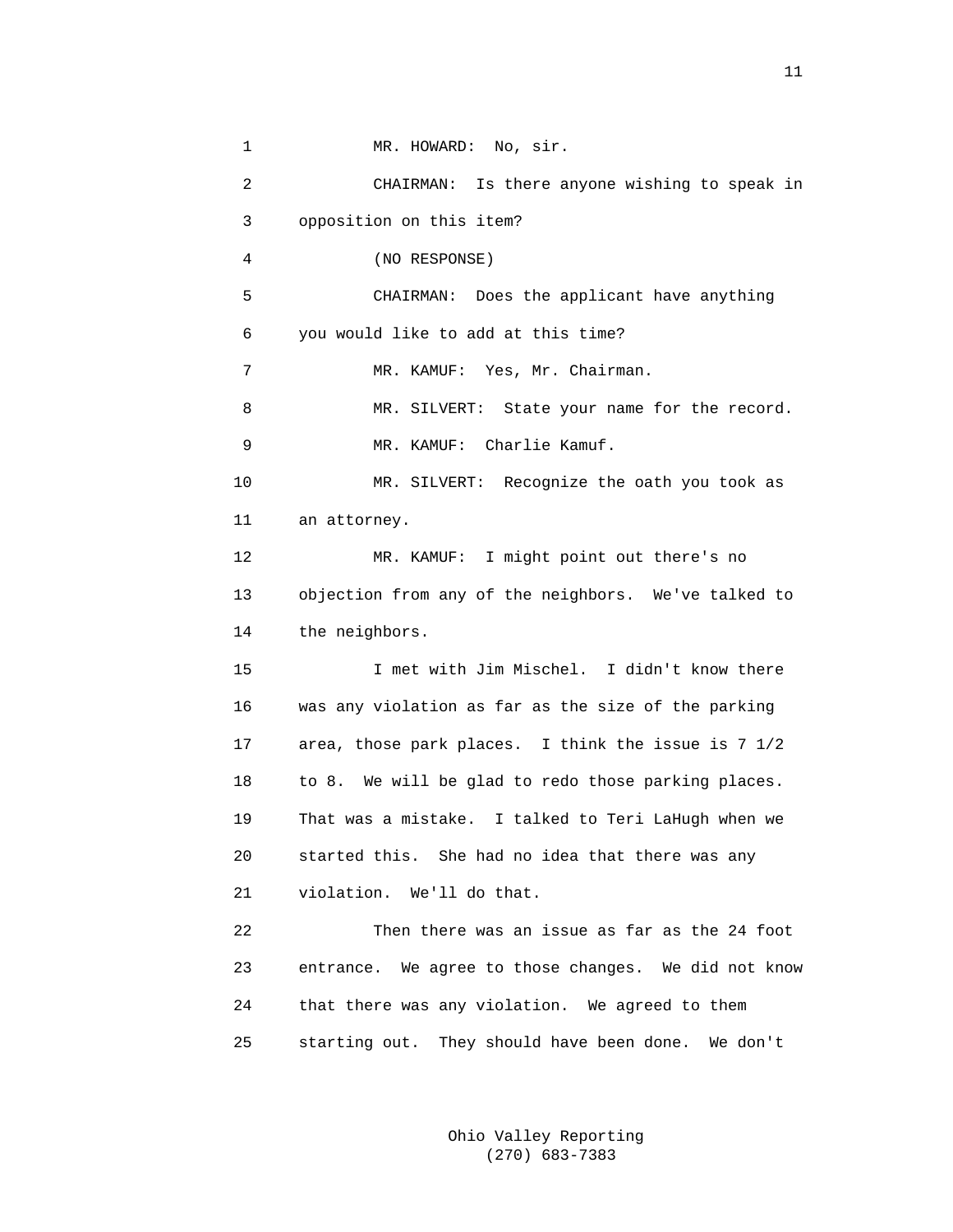1 know why they weren't done.

| $\overline{c}$ | The idea in this case is to -- it's a big              |
|----------------|--------------------------------------------------------|
| 3              | clothes closet. A lot of the clothes that the girls    |
| 4              | have there they're stored there in different places.   |
| 5              | They're in the basement. They get mildew. We want to   |
| 6              | build a storage building for just clothes on the side  |
| 7              | of the building. I can assure you it will not be a     |
| 8              | major alteration. It's a very small building.          |
| 9              | 10.5x16 foot.                                          |
| 10             | We're prepared to submit a development plan            |
| 11             | covering that. Mr. Riney is here and he will tell you  |
| 12             | I don't know anything else.<br>that.                   |
| 13             | We're willing to agree those are violations.           |
| 14             | I looked at them and we're willing to correct them.    |
| 15             | We did not know that until last week when I met with   |
| 16             | Jim Mischel and I told him we would correct them.      |
| 17             | CHAIRMAN: Any board members have any                   |
| 18             | questions of the applicant?                            |
| 19             | MR. DYSINGER: Mr. Chairman, I would just ask           |
| 20             | Staff if they're satisfied with what was just said?    |
| 21             | Sure. As long as they submit an<br>MR. HOWARD:         |
| 22             | amended development plan, we'll go out and inspect the |
| 23             | parking spaces to make sure that they meet the minimum |
| 24             | requirements.                                          |
| 25             | We'll do that.<br>MR. KAMUF:                           |

12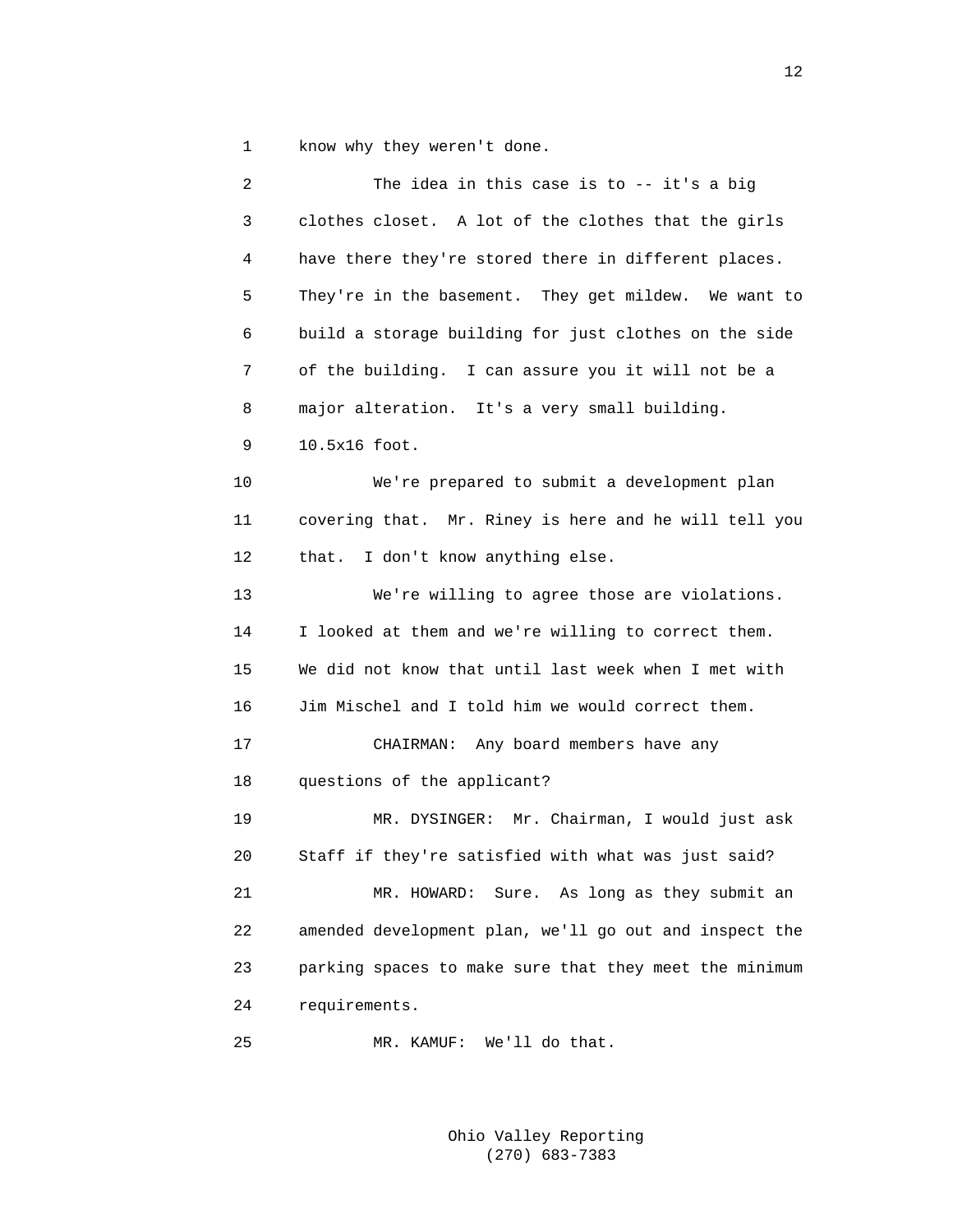1 MS. DIXON: One question, Charlie. Are you 2 going to make every effort to make it blend in with 3 the? You know, with the architecture of the house. 4 The house is brick painted now. 5 MR. KAMUF: You're talking about the sign? 6 MS. DIXON: No. No. The addition. 7 MR. KAMUF: Yes. It will be the same, yes. 8 It will be in the back. As you're the street in the 9 back on the left-hand side, it will be in that corner. 10 There will be about a one foot setoff going back 11 through there. Yes. 12 MS. DIXON: The material will be compatible 13 with the architecture of the house? Something that 14 will blend in? 15 MR. KAMUF: It will. For me to answer that 16 question, I don't know we got a bid to prepare it, but 17 I don't know what type of material. I can tell you it 18 will. It will blend in. I don't know and tell you. 19 I mean I can just tell you what the bid was, but I 20 don't know exactly. 21 MS. DIXON: I just wanted to make sure it is 22 compatible with the structure. 23 MR. KAMUF: We agree to that. 24 Now, Teri is here if you have any questions of 25 why we're doing it or any questions as to why we're in

> Ohio Valley Reporting (270) 683-7383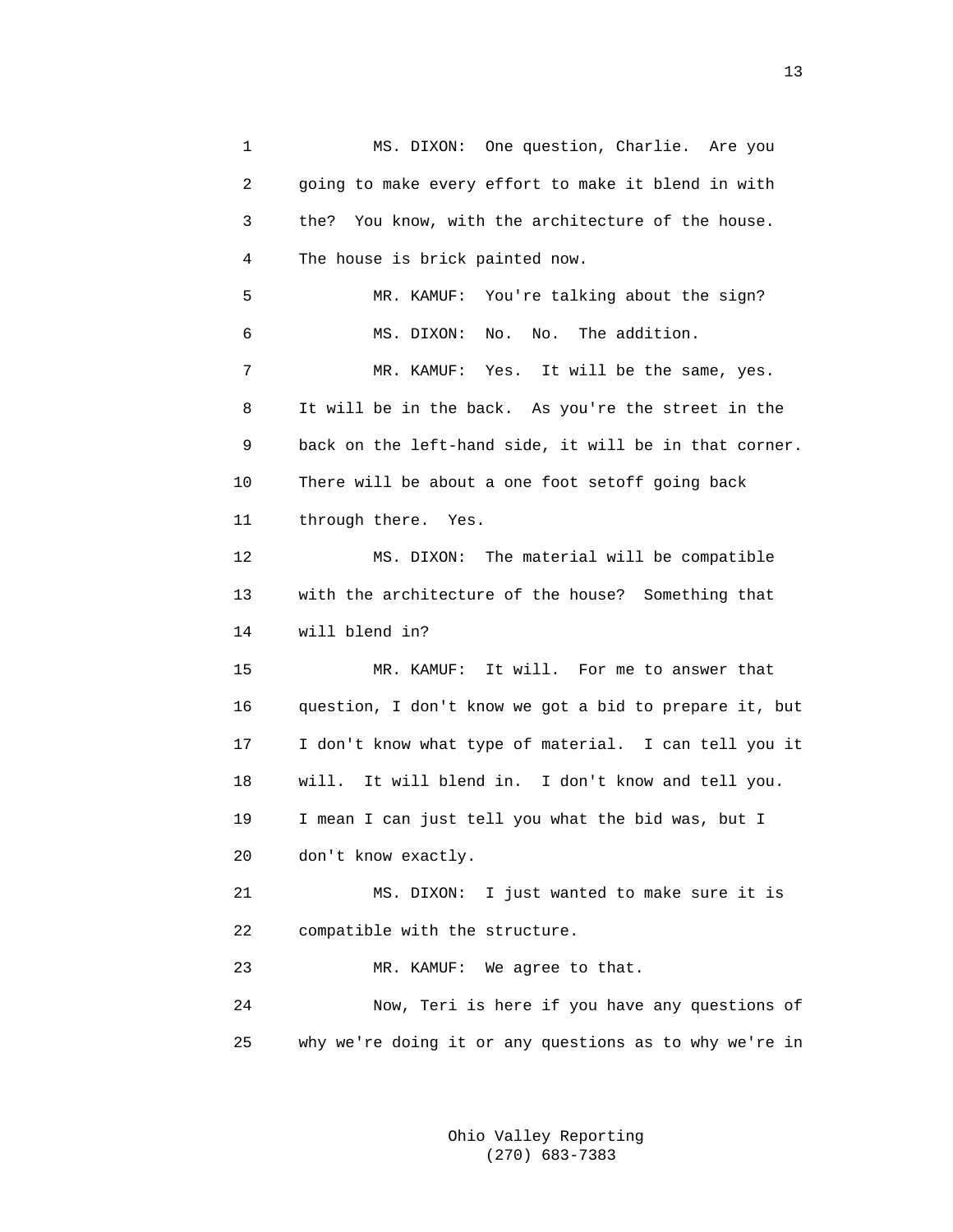1 in violation. I think she can tell you that it was 2 inadvertently done and we'll correct it. 3 CHAIRMAN: Any other questions from the board? 4 (NO RESPONSE) 5 CHAIRMAN: Staff have anything else to add? 6 MR. HOWARD: No, sir. 7 CHAIRMAN: You say you agreed with everything? 8 MR. KAMUF: We agree with it. I met with Jim 9 Mischel last week and agreed to everything. 10 CHAIRMAN: Good deal. 11 Entertain a motion to dispose of the item 12 unless you have something else? 13 MR. KAMUF: NO. 14 MR. DYSINGER: Mr. Chairman, given the 15 findings that the requested use is consistent with the 16 current usage and further that the proposed use is 17 compatible with the neighborhood, move to approve the 18 Conditional Use Permit with the following Special 19 Conditions: 20 1. Approval of an Amended Final Development 21 Plan. 22 2. The sign that will go along with the 23 property will be attached to the building as opposed 24 to in the yard. 25 3. There will be no major structural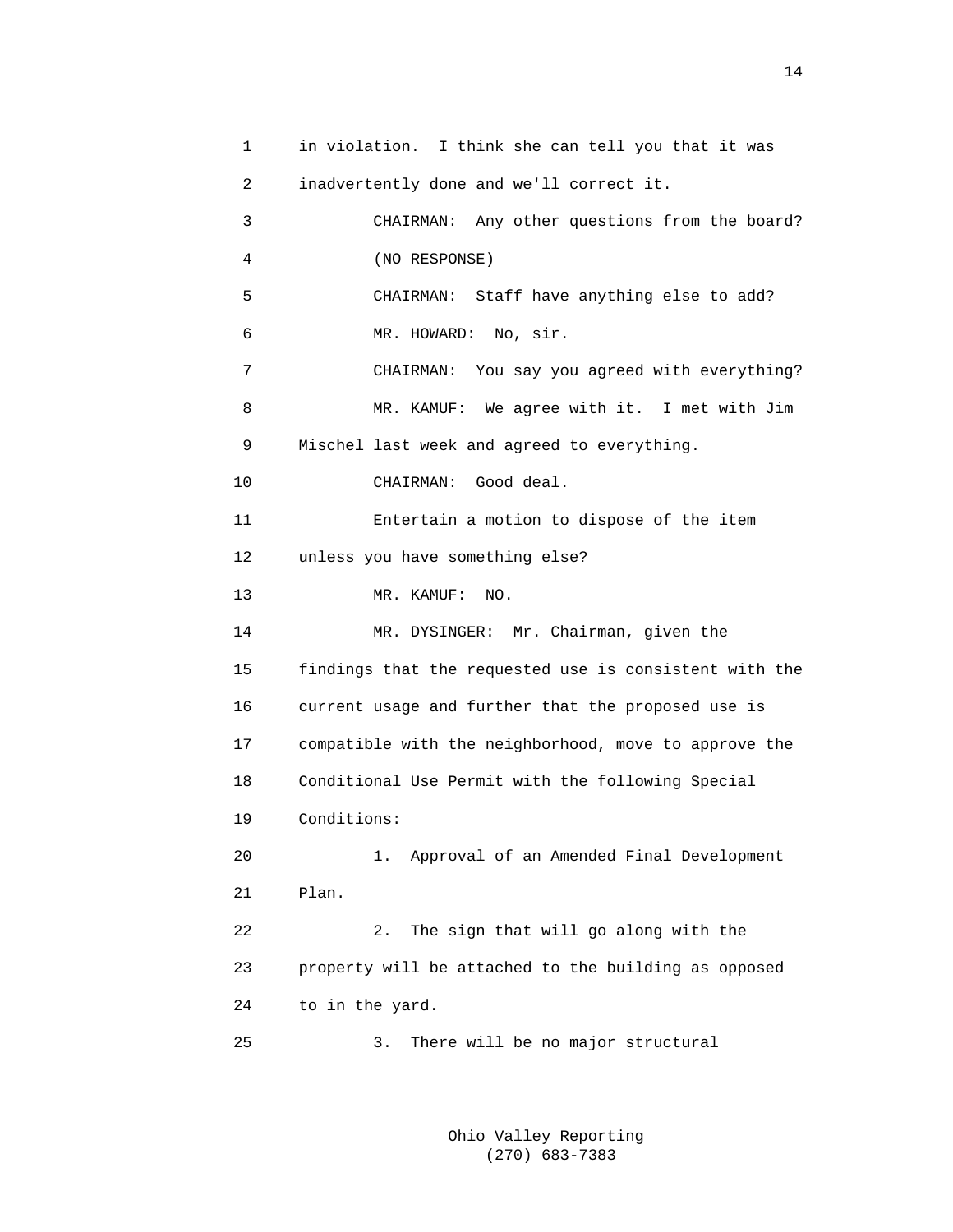```
 1 alterations to the exterior of the building, other 
 2 than the upkeep. 
 3 4. No fences shall be installed. 
 4 5. Screening with shrubs will be required. 
 5 MR. TAYLOR: Second. 
 6 CHAIRMAN: A motion has been made and a 
 7 second. Any other comments or question from the 
 8 board? 
 9 (NO RESPONSE) 
 10 CHAIRMAN: Staff have anything else you would 
 11 like to add? 
12 MR. HOWARD: No, sir.
 13 CHAIRMAN: You all agree to everything? 
14 MR. KAMUF: Yes.
 15 CHAIRMAN: With that all in favor raise your 
 16 right hand. 
 17 (ALL BOARD MEMBERS PRESENT RESPONDED AYE.) 
 18 CHAIRMAN: Motion carries. 
 19 Next item, please. 
 20 ITEM 4 
 21 8838 US Highway 431, zoned R-1A 
       Consider a request for a Conditional Use Permit in 
 22 order to install a 14 foot by 72 foot Class-2 
      manufactured home in an R-1A zone. 
 23 Reference: Zoning Ordinance, Article 8, 
       Section 8.2A10B 
 24 Applicant: Terry W. Wingfield; Deborah Lynn Wingfield 
 25 ZONING HISTORY
```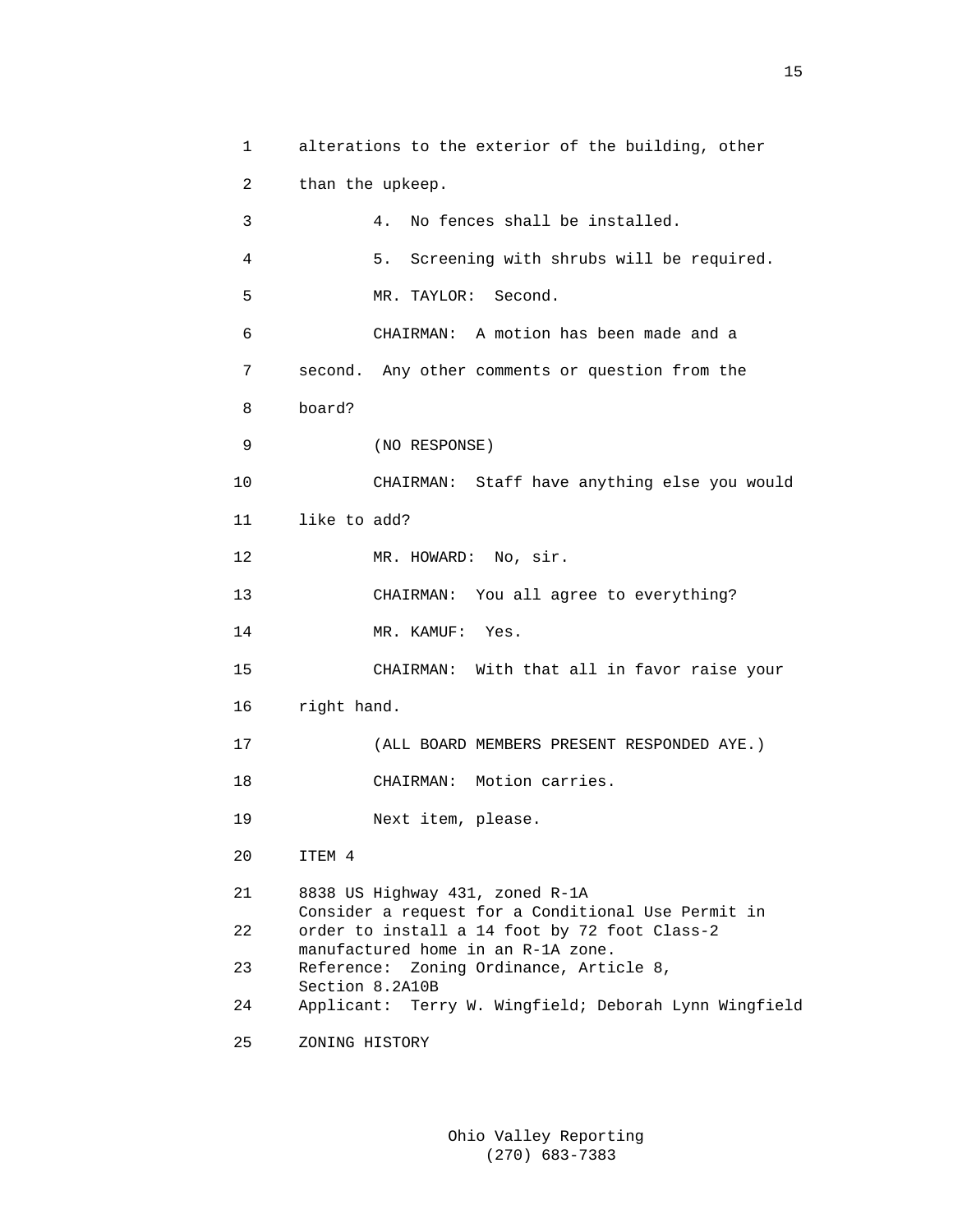| 1  | The subject property is currently zoned R-1A          |
|----|-------------------------------------------------------|
| 2  | Single-Family Residential. OMPC records indicate      |
| 3  | there have been no Zoning Map Amendments for the      |
| 4  | subject property.                                     |
| 5  | The applicant is asking for a waiver of the           |
| 6  | sidewalk requirement, the paved driveway requirement, |
| 7  | and the paved parking requirement. The applicants     |
| 8  | states there is a 48 inch culvert in the ditch        |
| 9  | allowing access to US Highway 431.                    |
| 10 | Upon inspection of the area, we found there to        |
| 11 | be no sidewalks, paved driveways or paved parking in  |
| 12 | the area.                                             |
| 13 | LAND USES IN SURROUNDING AREA                         |
| 14 | The property to the north is zoned R-1A and is        |
| 15 | a single-family residence. The properties to the      |
| 16 | south, west and east are zoned R-1A and A-R and are   |
| 17 | single-family residences and farm land.               |
| 18 | ZONING ORDINANCE REQUIREMENTS                         |
| 19 | The class-2 manufactured home site standards          |
| 20 | based on the requirements of the Zoning Ordinance are |
| 21 | as follow:                                            |
| 22 | A concrete or asphalt parking pad to<br>1.            |
| 23 | accommodate two 9'x18' spaces is required.            |
| 24 | A minimum 10'x10' deck or patio is<br>2.              |
| 25 | required.                                             |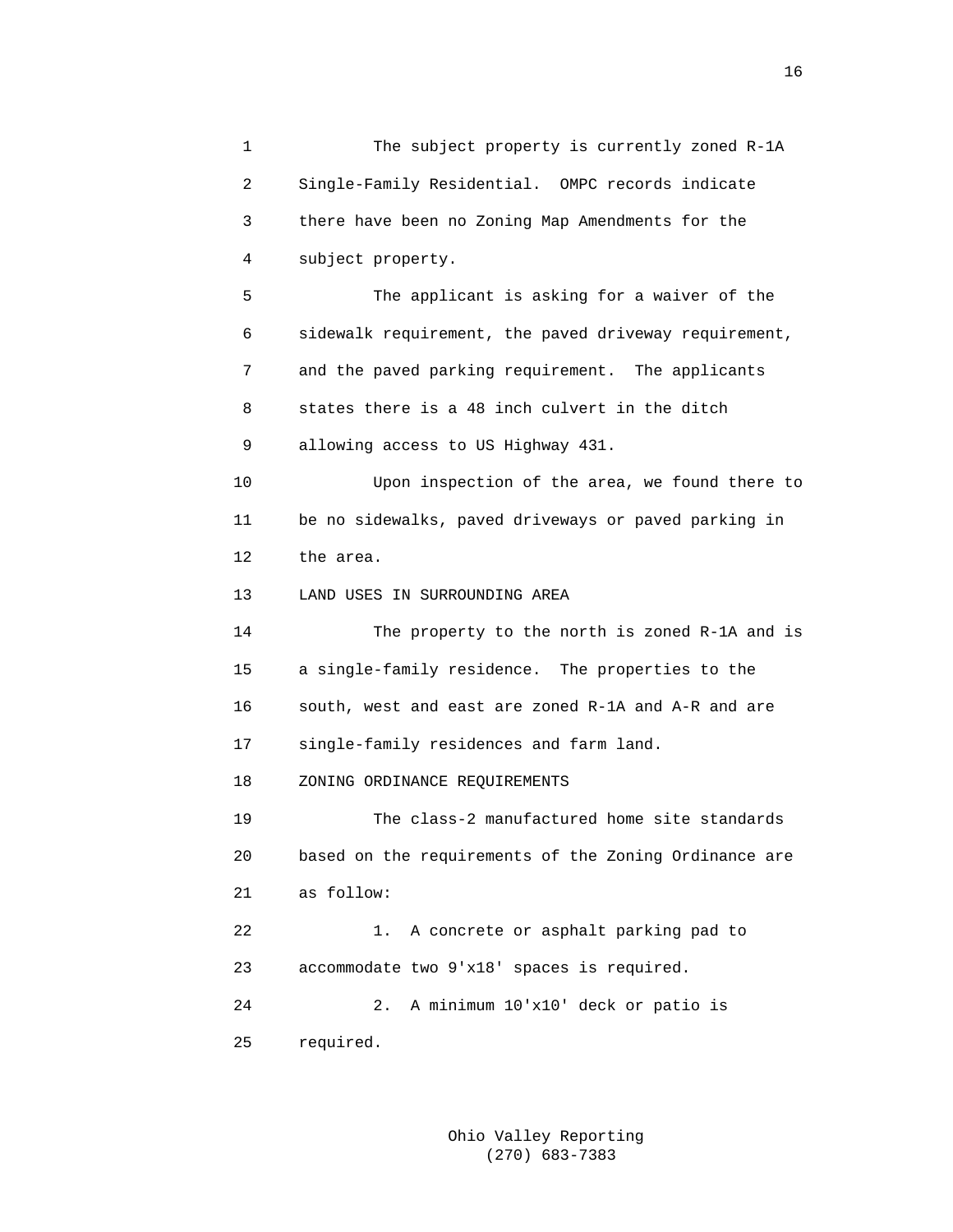1 3. A concrete sidewalk is required, but may 2 be waived along rural roads (w/o curbs). 3 4. The driveway apron shall not exceed 40 4 percent of the lot width. 5 5. The property is required to have at least 6 three trees. 7 6. The manufactured home shall be permanently 8 installed on a permanent foundation. A poured 9 concrete or masonry block skirting wall shall be 10 constructed beneath and along the entire perimeter of 11 the manufactured home. 12 7. All wheel, trailer-tongue and hitch 13 assemblies shall be removed upon installation. 14 8. The manufactured home shall be permanently 15 connected to an approved water and sewer system when 16 available. 17 MS. EVANS: We would like to enter the Staff 18 Report into the record as Exhibit C. 19 CHAIRMAN: Thank you. 20 Any comments filed in the office? 21 MR. HOWARD: No, sir. 22 CHAIRMAN: Is there anyone wishing to speak in 23 opposition of this item? 24 (NO RESPONSE) 25 CHAIRMAN: The applicant have anything you

> Ohio Valley Reporting (270) 683-7383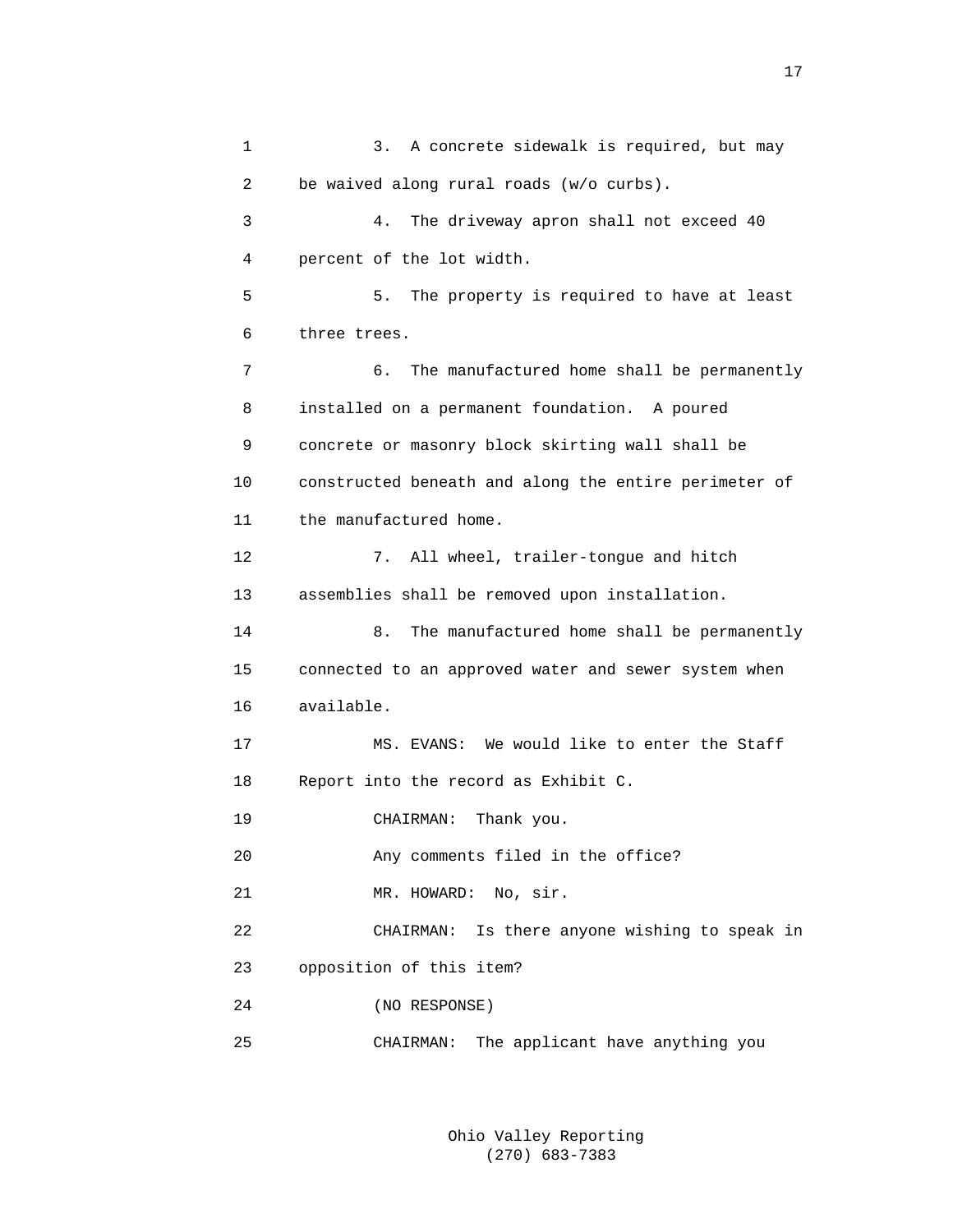1 would you like to add at this time?

| $\overline{2}$ | APPLICANT REP:<br>No.                                  |
|----------------|--------------------------------------------------------|
| 3              | CHAIRMAN: Any board members have any                   |
| 4              | questions of the applicant?                            |
| 5              | (NO RESPONSE)                                          |
| 6              | CHAIRMAN: Staff have any comments?                     |
| 7              | MR. HOWARD:<br>No.                                     |
| 8              | CHAIRMAN: Hearing none I'll entertain a                |
| 9              | motion.                                                |
| 10             | MS. MASON: Mr. Chairman, I move to grant the           |
| 11             | Conditional Use Permit. My findings of fact is         |
| 12             | there's no opposition, it's compatible with the        |
| 13             | existing use in the neighborhood, and it will not have |
| 14             | an adverse influence on the future development, to     |
| 15             | meet all of the Zoning requirements with the exception |
| 16             | of the sidewalk requirement, the paved driveway        |
| 17             | requirement and the paved parking requirement.         |
| 18             | MR. WARREN: Second.                                    |
| 19             | CHAIRMAN: A motion has been made and a                 |
| 20             | Any other comments from the board?<br>second.          |
| 21             | (NO RESPONSE)                                          |
| 22             | Staff have anything else you want<br>CHAIRMAN:         |
| 23             | to add?                                                |
| 24             | MR. HOWARD:<br>No.                                     |
| 25             | CHAIRMAN: You understand and agree to all of           |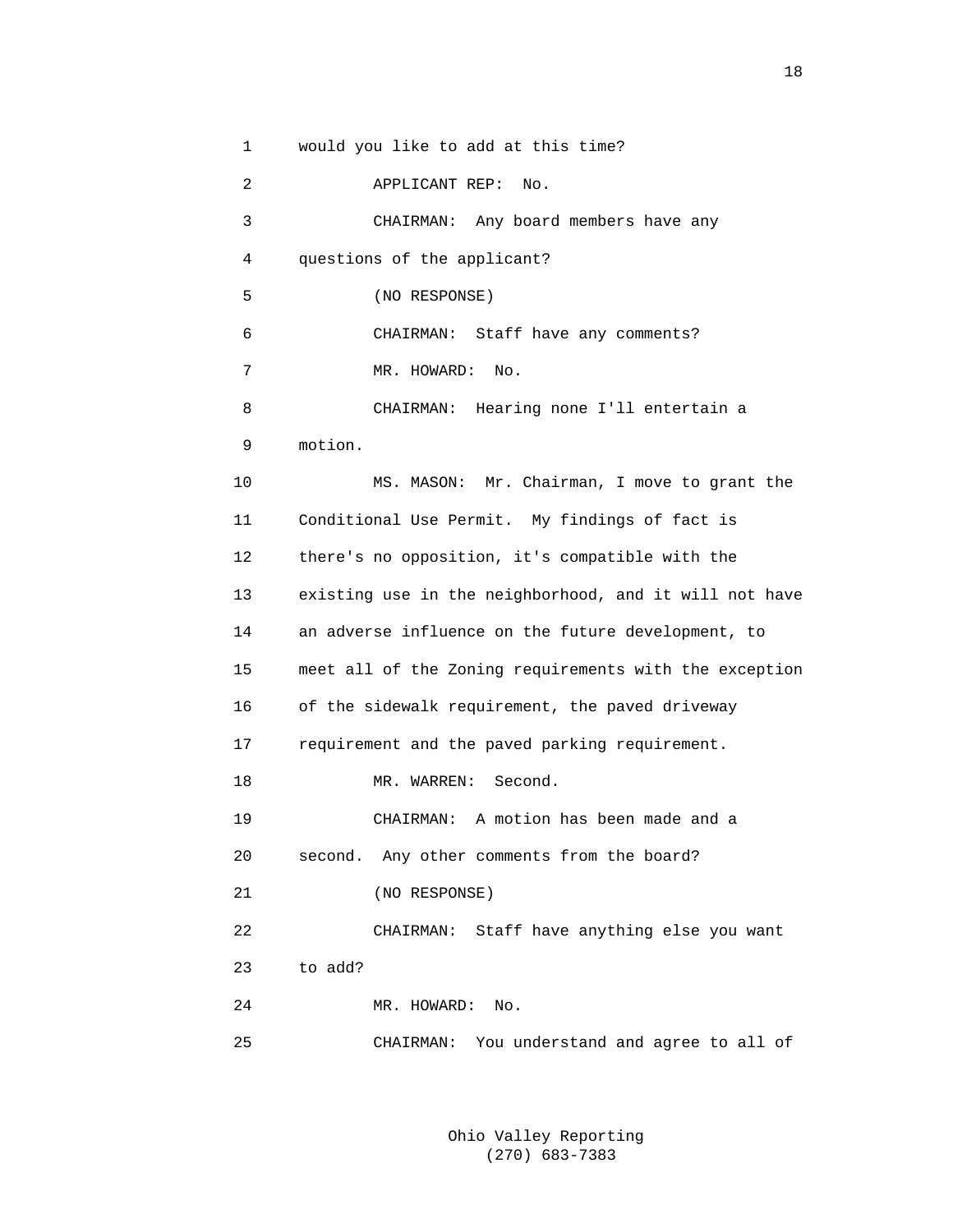| $\mathbf{1}$   | the requirements?                             |
|----------------|-----------------------------------------------|
| $\overline{c}$ | APPLICANT REP: Yes.                           |
| 3              | CHAIRMAN: Good deal.                          |
| $\overline{4}$ | All in favor raise your right hand.           |
| 5              | (ALL BOARD MEMBERS PRESENT RESPONDED AYE.)    |
| 6              | CHAIRMAN: Motion carries.                     |
| 7              | Entertain one final motion.                   |
| 8              | MS. DIXON: Move to adjourn.                   |
| 9              | MR. DYSINGER: Second.                         |
| $10$           | CHAIRMAN: All in favor raise your right hand. |
| 11             | (ALL BOARD MEMBERS PRESENT RESPONDED AYE.)    |
| 12             | CHAIRMAN: We are adjourned.                   |
| 13             |                                               |
| 14             |                                               |
| 15             |                                               |
| 16             |                                               |
| 17             |                                               |
| 18             |                                               |
| 19             |                                               |
| 20             |                                               |
| 21             |                                               |
| 22             |                                               |
| 23             |                                               |
| 24             |                                               |
| 25             |                                               |